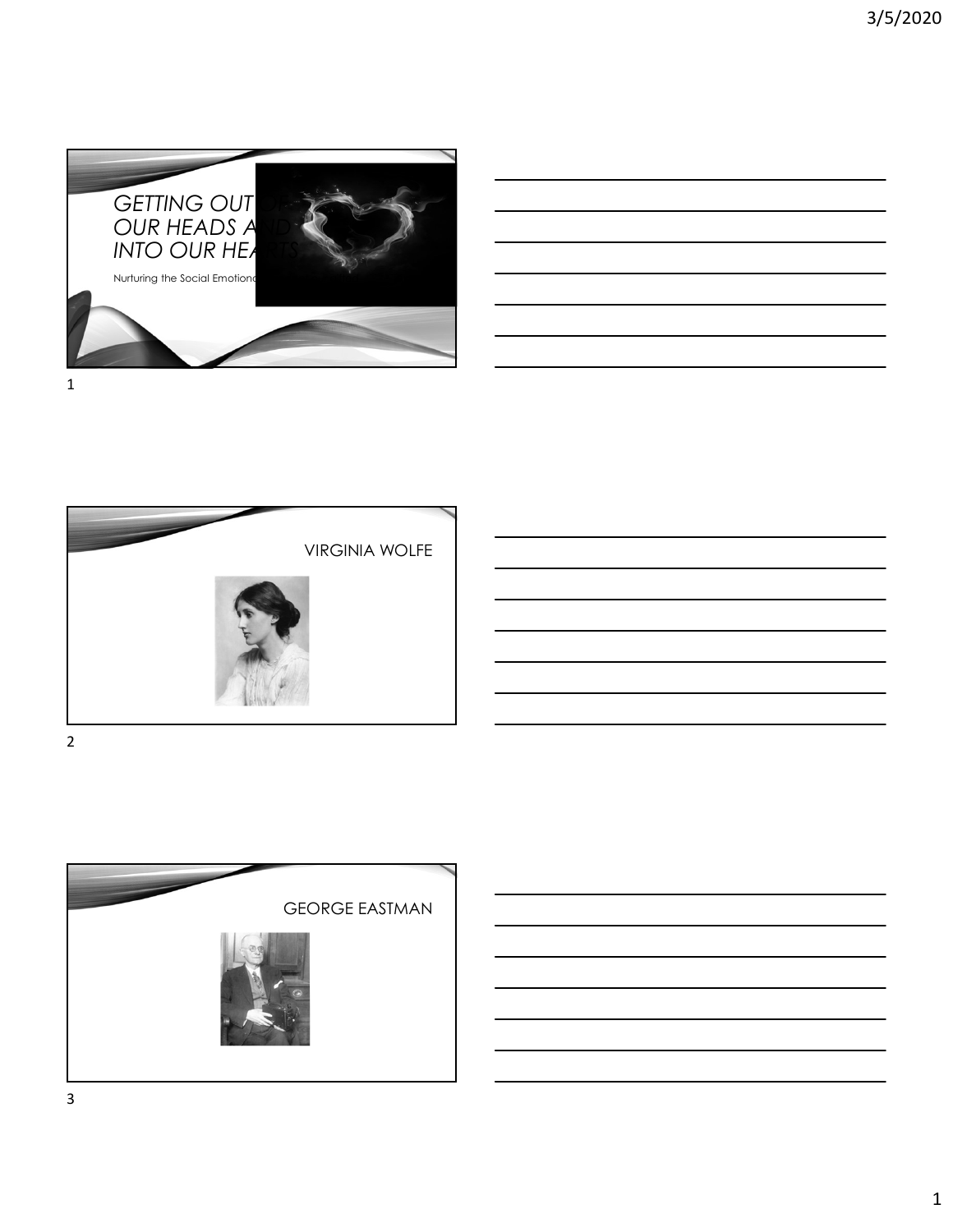





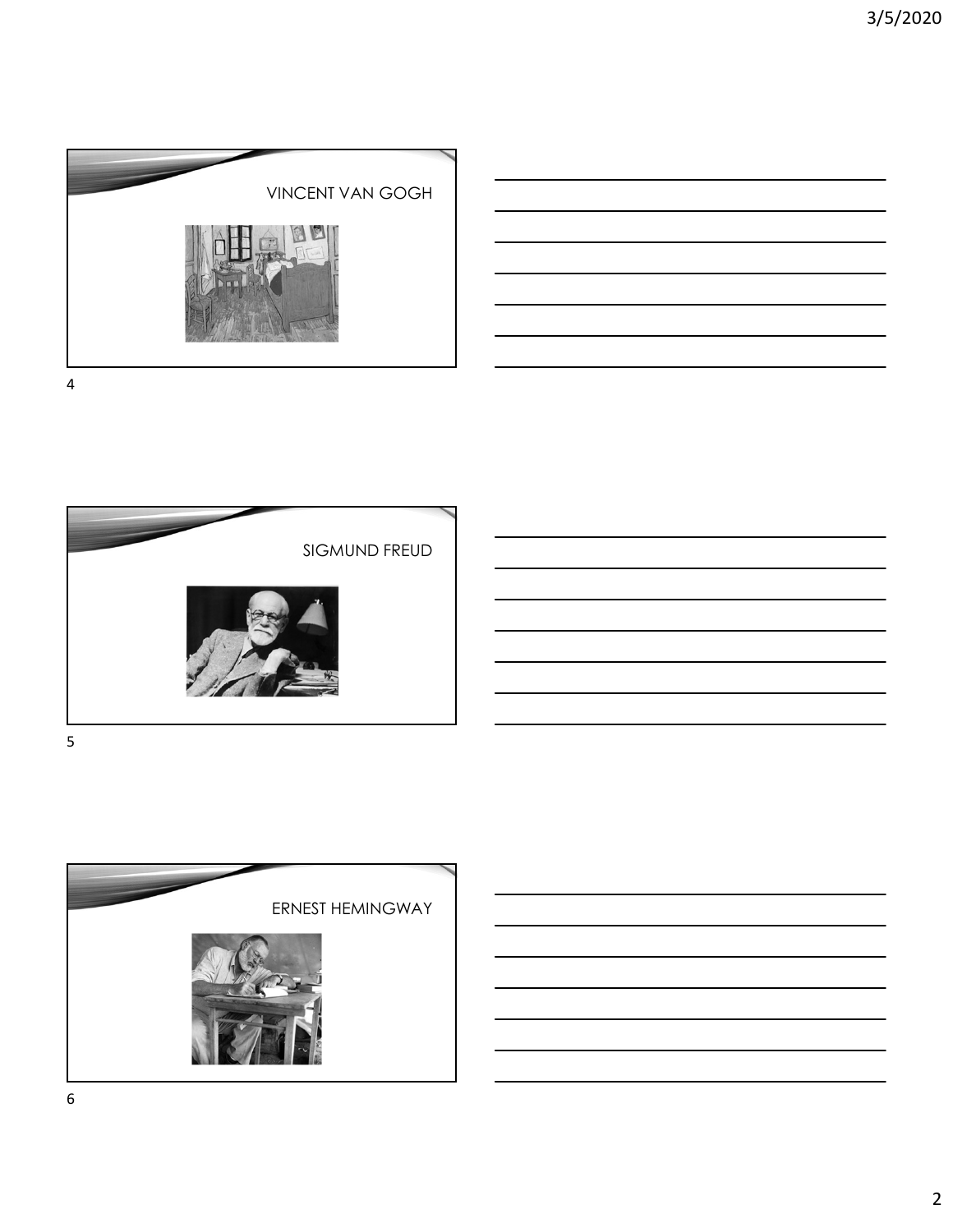



the control of the control of the control of the control of the control of



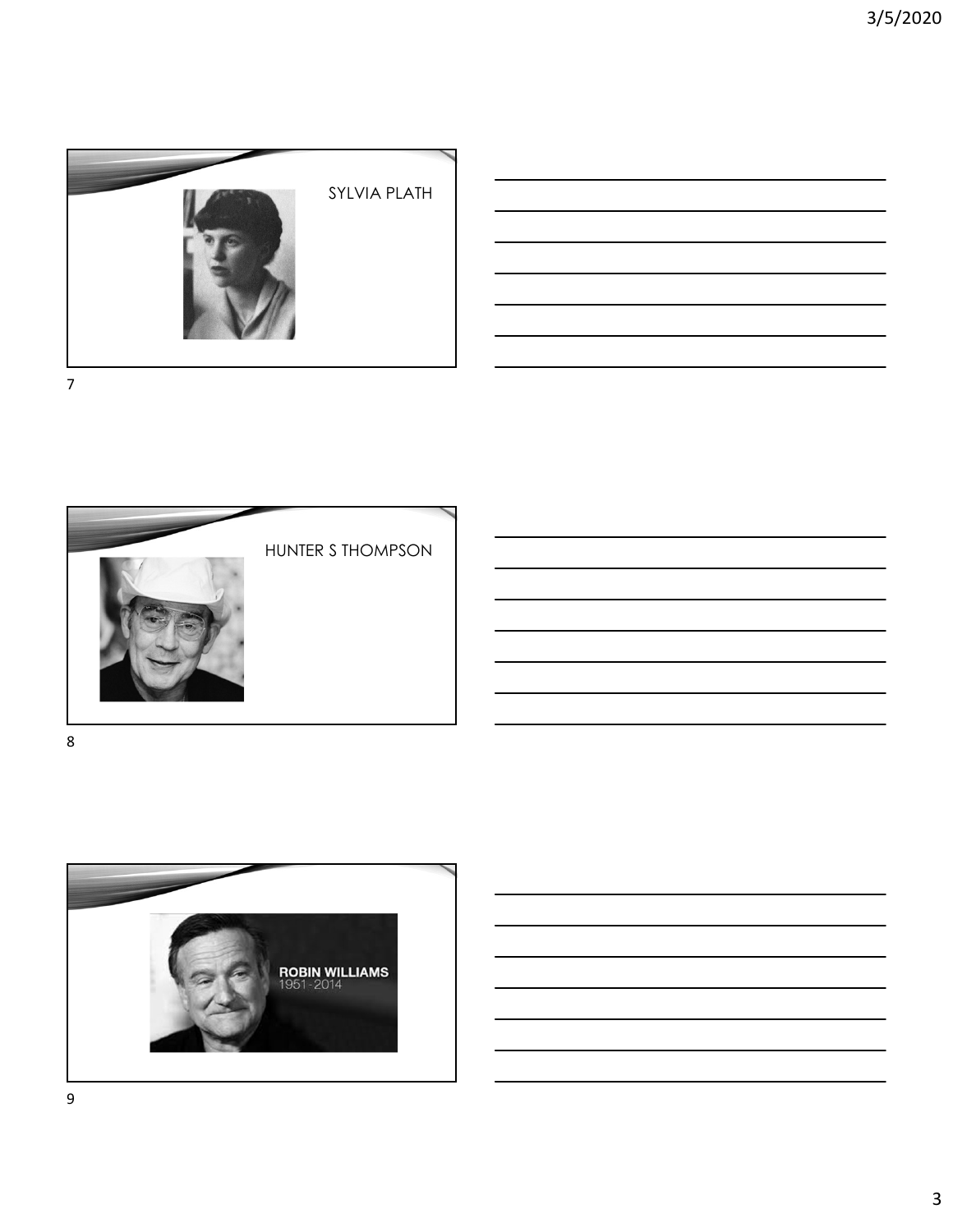

# TRACY AND JENNIFER CROSS

• "The data that has been collected offers hints as to what might make gifted students at risk for suicidal thoughts and tendencies. Perfectionism, or a selfor socially inflicted pressure to perform well, is a common characteristic among gifted students and has been found to correlate with suicide been collected offers hints as to what might make gifted students at risk for  $\overline{\phantom{a}}$ pressure to perform well, in a common characteristic among gifted students and has been found to correlate with suicide in the correlate with suicide in suicide in suicide in studies of positive samples. The correlate with ultimately contributes greatly to the demise of a suicidal student. Making<br>schools inclusive, safe spaces where students care about the well being of \_\_\_\_\_\_\_\_\_\_\_\_\_\_\_\_\_\_\_\_\_\_\_\_\_\_\_\_\_\_\_\_\_\_<br>their peers is imperative."

11

### WHY NURTURE THE SOCIAL EMOTIONAL NEEDS

- Uneven Development
- Peer Relations
- Excessive Self-Criticism
- Perfectionism
- Avoidance of Risk-Taking
- Multipotentiality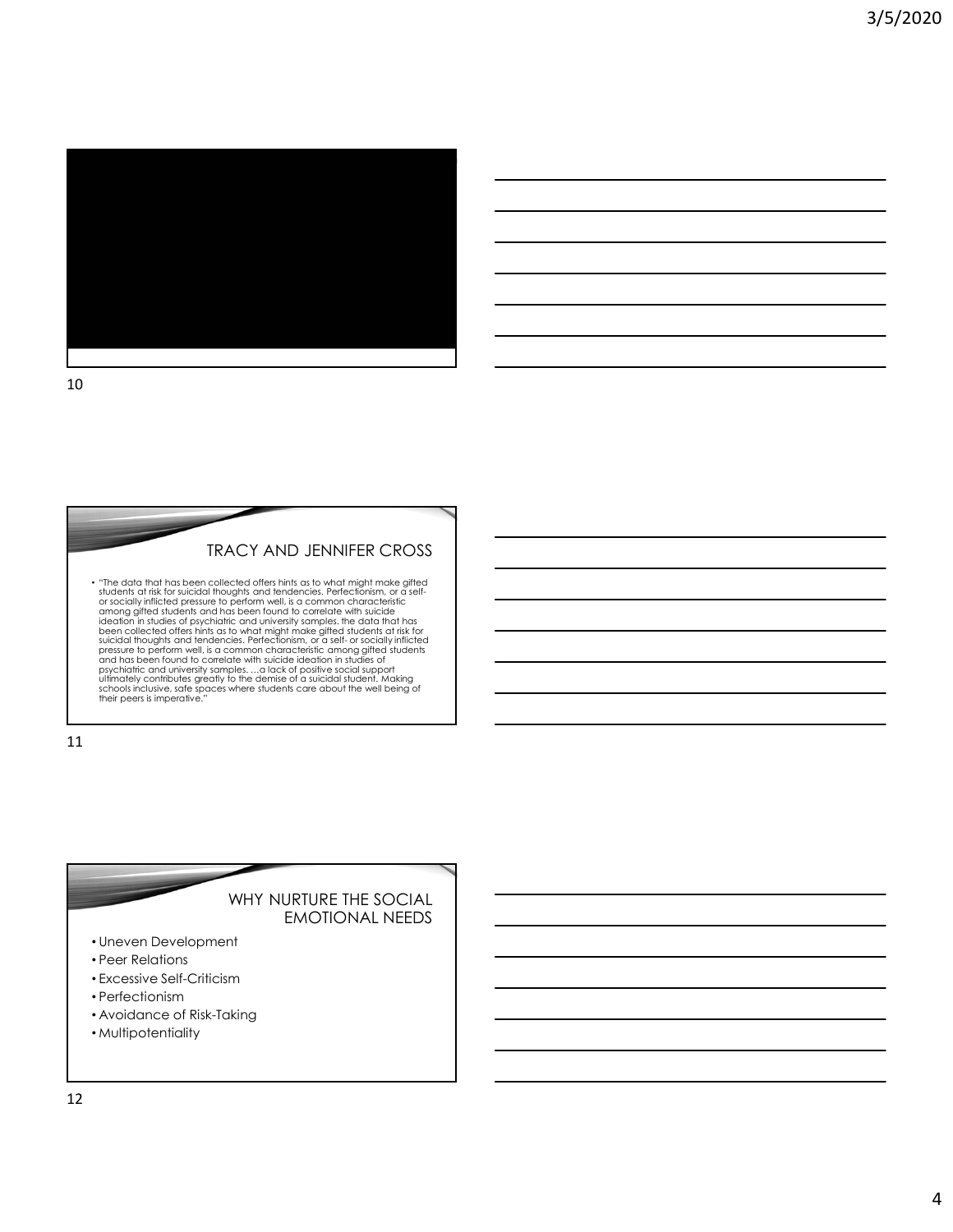

child, you will have to examine closely how much you are pushing your child in some areas,  $\qquad \qquad \Box$ \_\_\_\_\_\_\_\_\_ and doing enough about his or her development in social and emotional areas. -

13



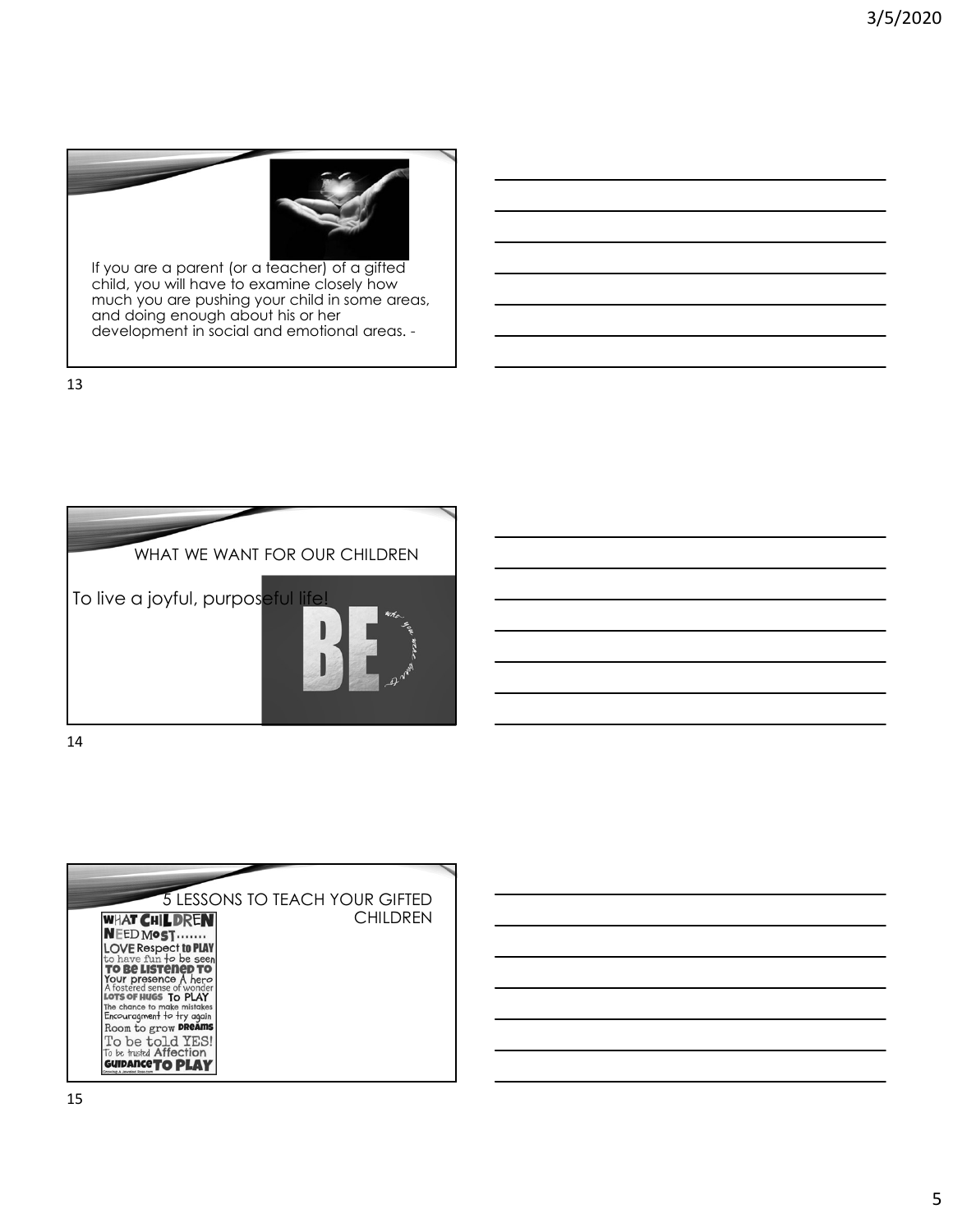

1. ALIGN YOUR ACTIONS WITH YOUR VALUES.

Have the courage to say no. Have<br>the courage to face the truth. Do the<br>right thing because it's right. These are the magic keys to living your life<br>with integrity.

16

~ W. Clement Stone



• Say NO if you need to say no. Say YES if you need to say yes. Speak your truth always, not for the purpose of being right but for the purpose of being whole and at peace within yourself. For the purpose of living with integrity.

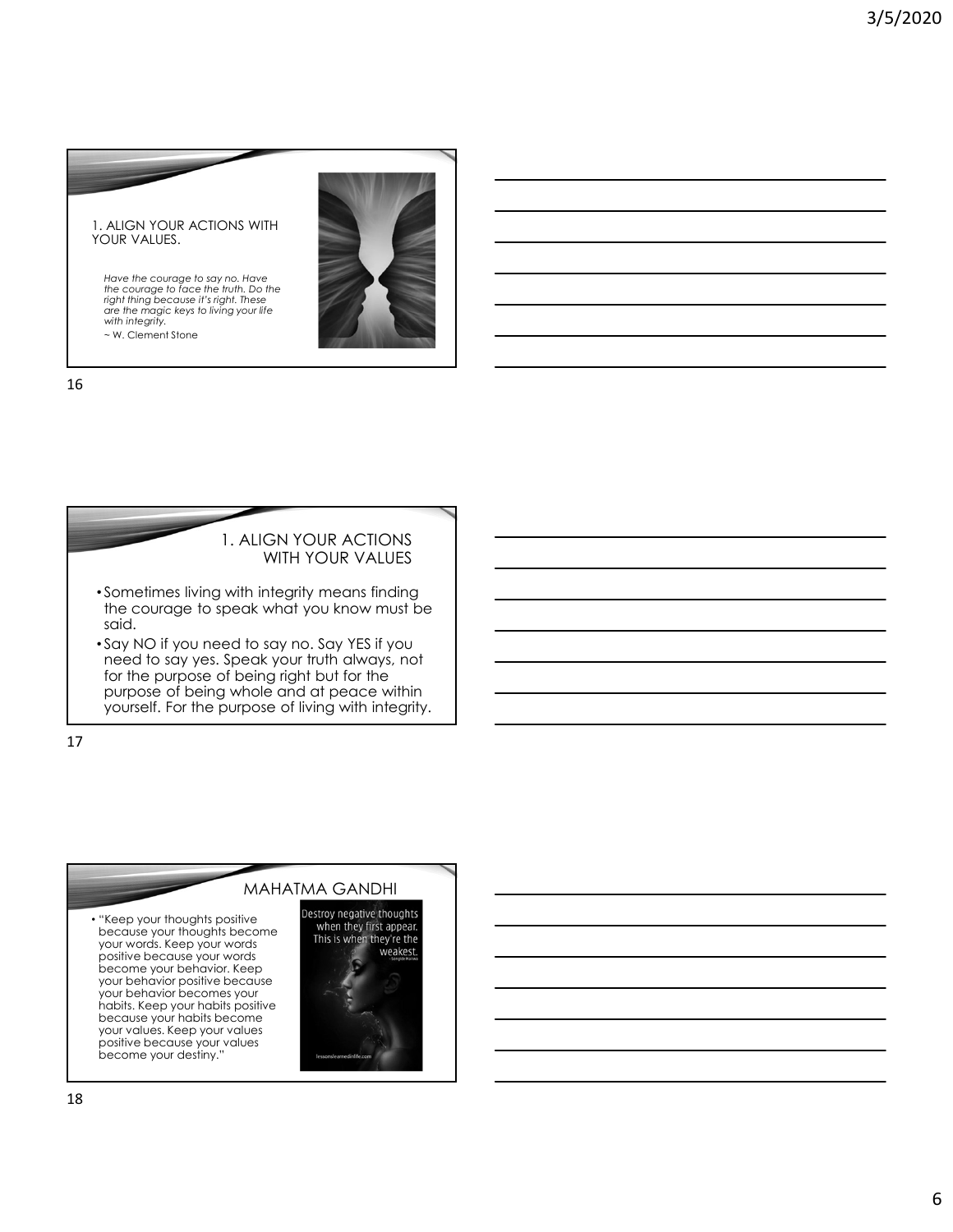### MODEL IT

• "I will keep my thoughts positive because my thoughts become my words. I will keep my words positive because my words become my behavior. I will keep my behavior positive because my behavior becomes my habits. I will keep my habits positive because my habits become my values. I will keep my values positive because my values will become my destiny."

19



20

# 2. PICK YOUR BATTLES CAREFULLY

"I can choose this or I can choose peace." Wayne Dyer

- 
- 
- Let go of always having to jump in. This is better than being right.

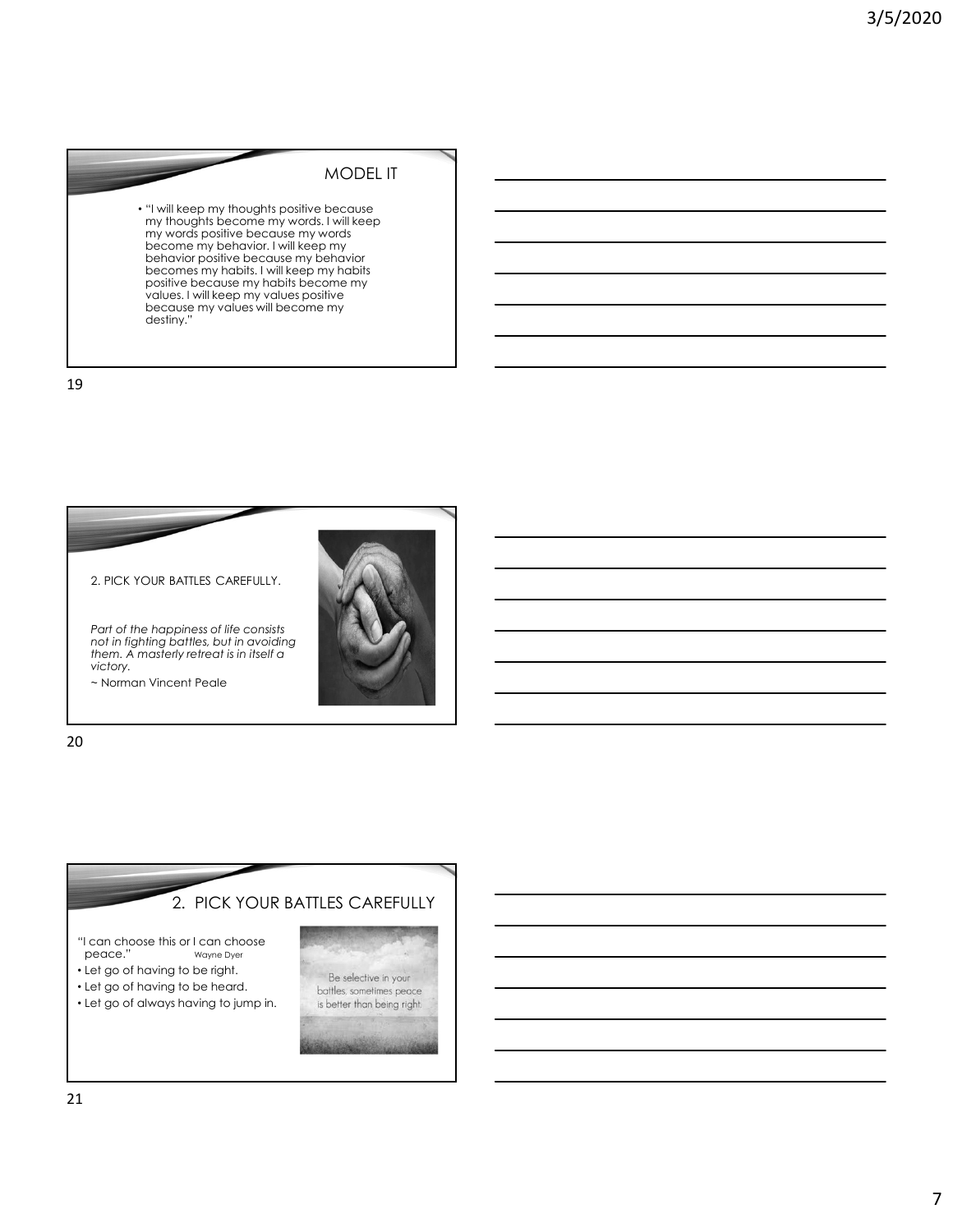# MODEL IT

- •I will let go of having to be right.
- •I will let go of having to be heard.
- •I will let go of always having to jump in.

22



23

# 3. GET TO KNOW YOURSELF

- Personality-Who Am I
- Perfectionist or Healthy Striver
- 
- Learn to self-reflect
- Ask yourself, "How does my behavior impact others?"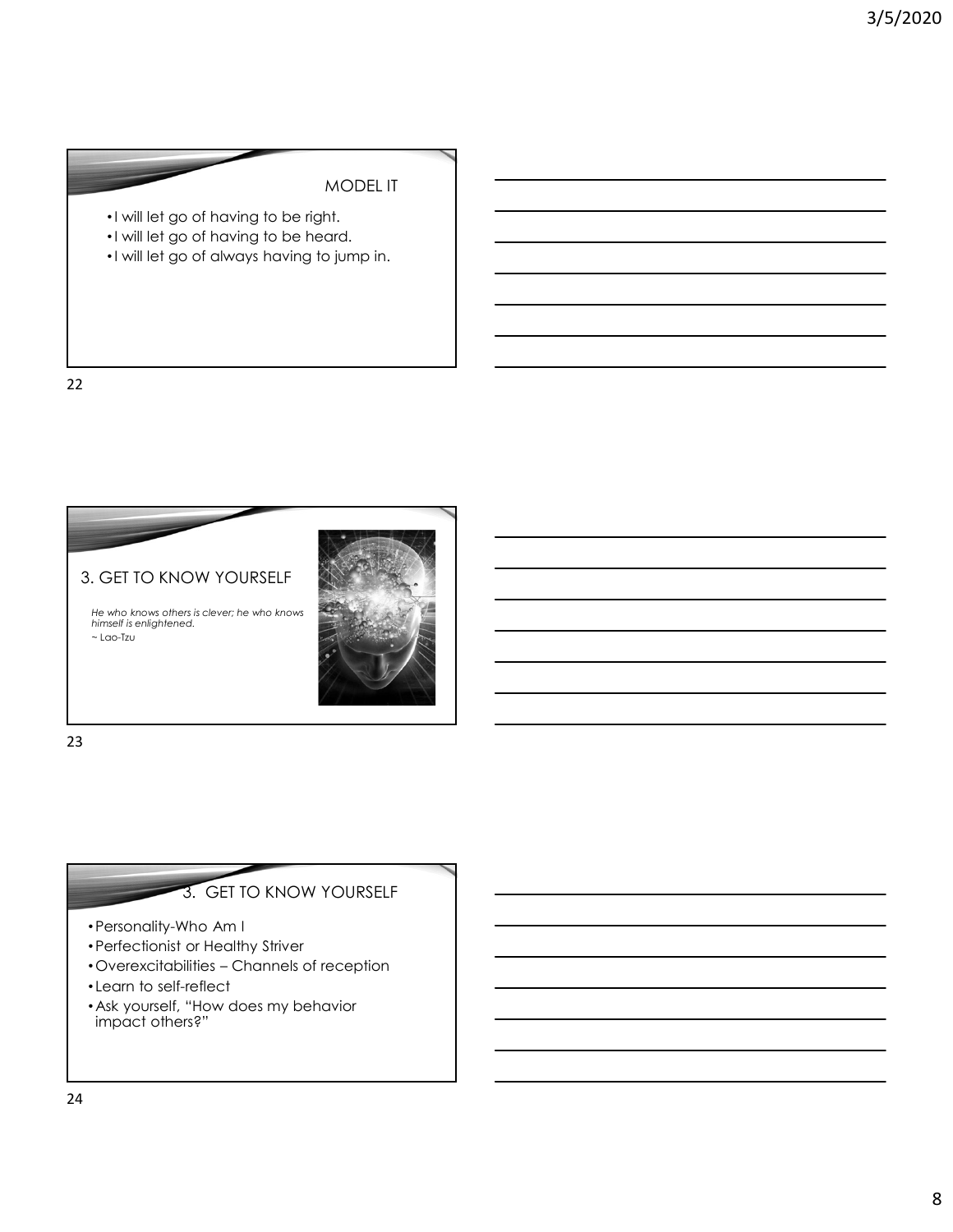# PERSONALITY

- 
- •Sensing vs. Intuition
- 
- PERSONALITY<br>•Extraverts vs. Introverts<br>•Sensing vs. Intuition<br>•Thinking vs. Feeling<br>•Judging vs. Perceiving PERSONALITY<br>
•Extraverts vs. Introverts<br>•Sensing vs. Intuition<br>•Thinking vs. Feeling<br>•Judging vs. Perceiving •Judging vs. Perceiving

25 and 25 and 25 and 25 and 25 and 25 and 25 and 26 and 26 and 26 and 26 and 26 and 26 and 26 and 26 and 26 an

# $\n\n**EXECUTE:**\n\n**EXECUTE:**\n\n**EXECUTE:**\n\n**EXECUTE:**\n\n**EXECUTE:**\n\n**EXECUTE:**\n\n**EXECUTE:**\n\n**EXECUTE:**\n\n**EXECUTE:**\n\n**EXECUTE:**\n\n**EXECUTE:**\n\n**EXECUTE:**\n\n**EXECUTE:**\n\n**EXECUTE:**\n\n**EXECUTE:**\n\n**EXECUTE:**\n\n**EXECUTE:**\n\n**EXECUTE:**\n\n**EXECUTE:**\n\n**EXECUTE:**\$

Excellence is risk. Perfectionism is fear.<br>Excellence is effort. Perfectionism is ange Excellence is openness to being wrong. Perfectionism is having to be recellence is spontaneity.<br>Perfectionism is control.<br>Excellence is flow. Perfectionism is pressure. Excellence is spontaneity. Perfectionism is control. Excellence is flow. Perfectionism is pressure. Excellence is confidence. The Perfectionism is doubt.<br>
Excellence is acceptance. Perfectionism is judgme<br>
Excellence is encouraging. Perfectionism is criticizin Excellence is acceptance. Perfectionism is judgment. Excellence is encouraging. Perfectionism is criticizing.

Perfectionism is anger and frustration.<br>Perfectionism is having to be right.

26 and the contract of the contract of the contract of the contract of the contract of the contract of the contract of the contract of the contract of the contract of the contract of the contract of the contract of the con

# DABROWSKI'S OVEREXCITABILITIES

- 
- 
- Focusional- An intensity of Feeling and of relationships; preference for few closes from the settle screen in the settle of the close friends rather than the settle screen in the settle of the close friends rather than man
- 
-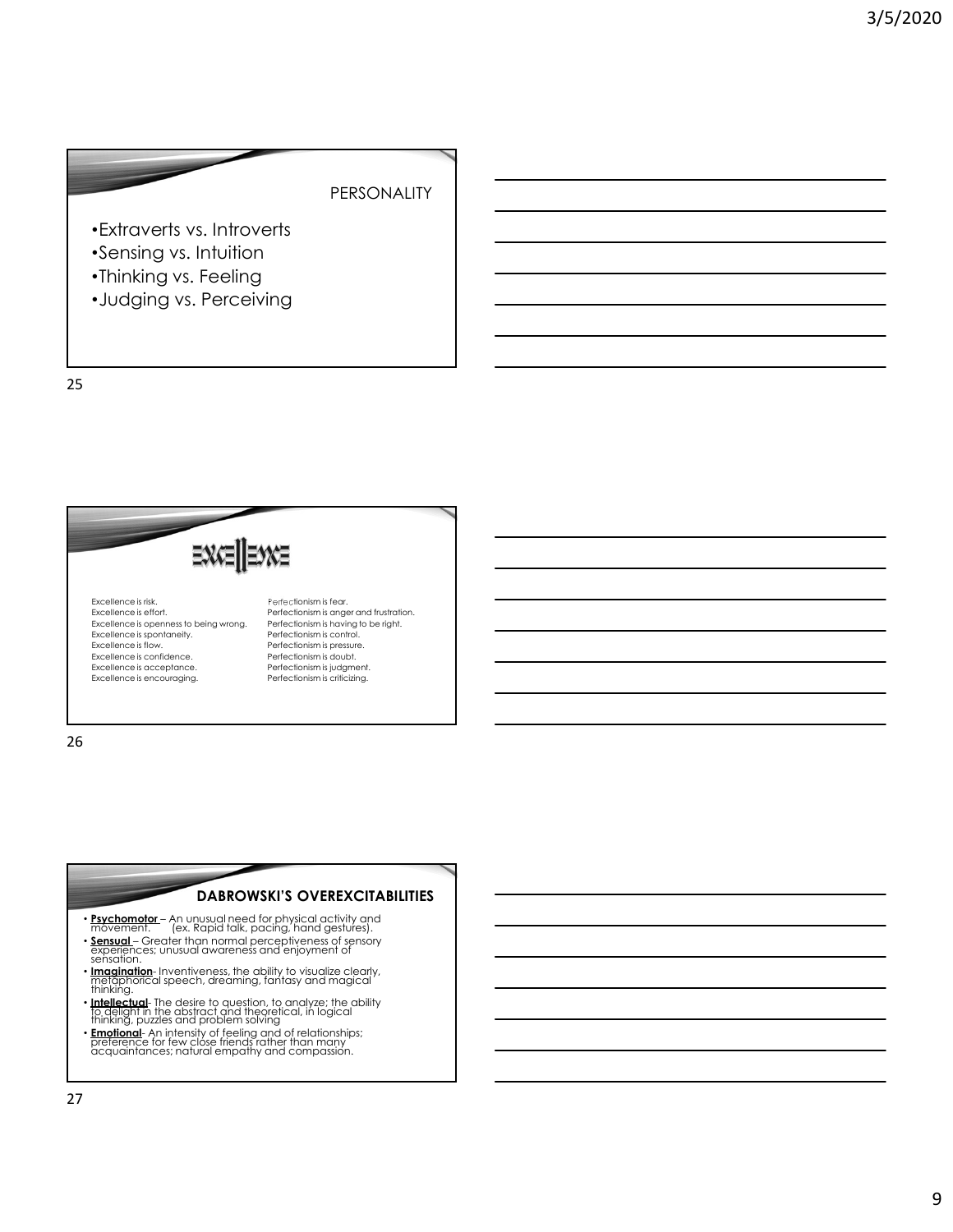



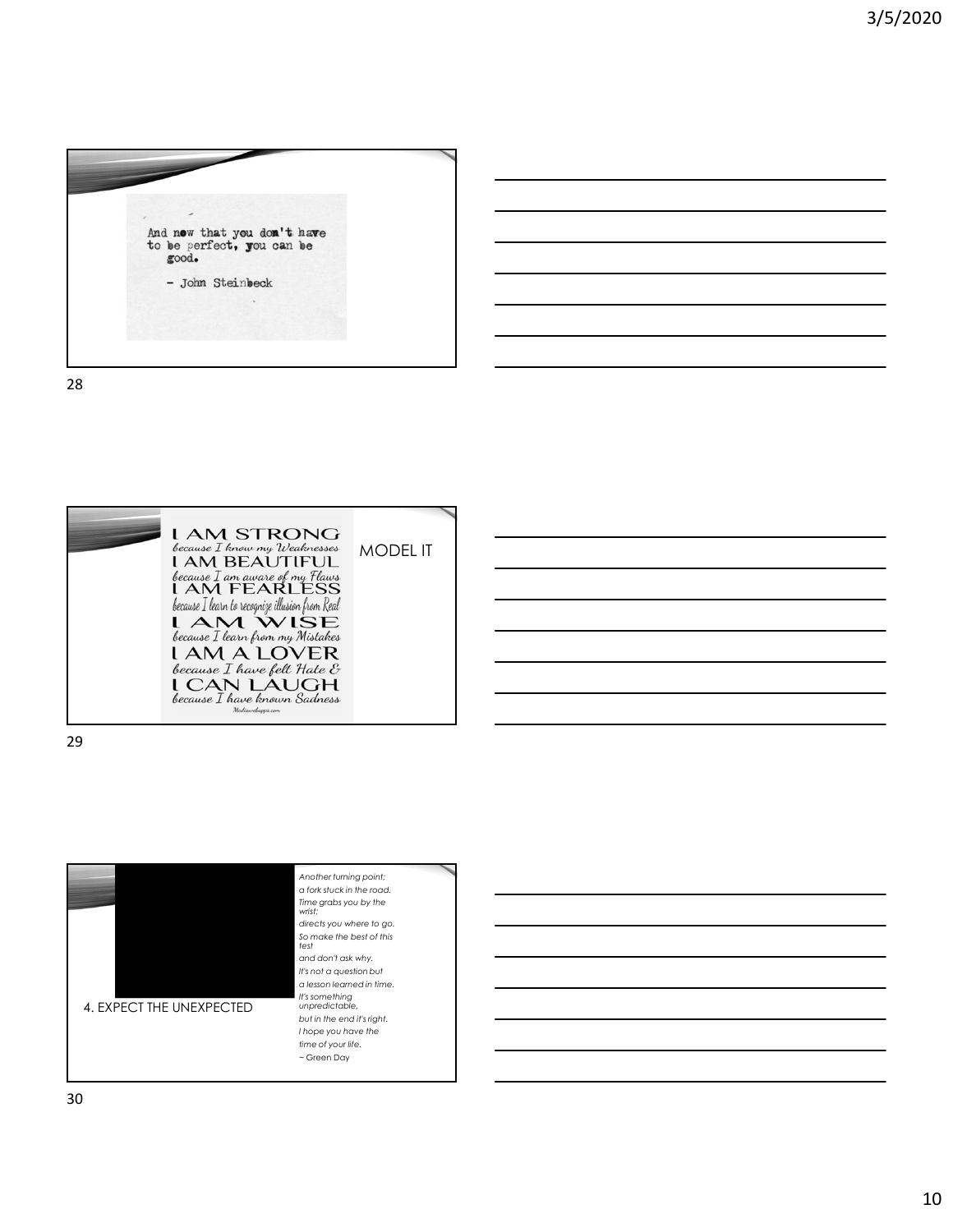



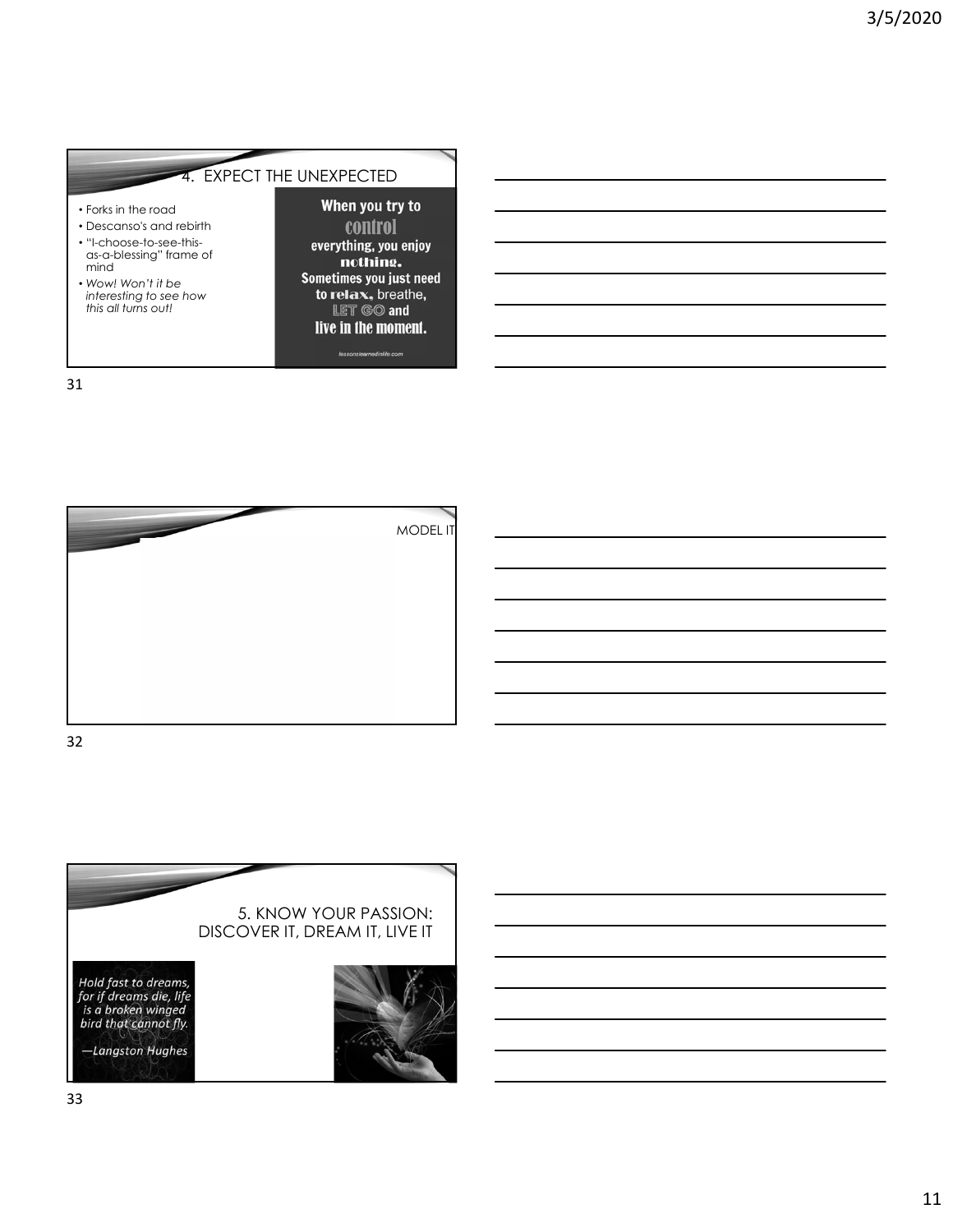# DISCOVER YOUR GIFTS

Don't ask yourself what the world needs;<br>ask yourself what makes you come alive. And then go and do that. Because what the world needs is people who have  $\sim$ 

~ Harold Whitman



### 34



| REAM ROAD ADAPTED FROM TARA MOHR                                                       |  |
|----------------------------------------------------------------------------------------|--|
| Being on the road to my dream means:                                                   |  |
| I've found the courage to articulate them.<br>I've pulled them out from being buried   |  |
| in my soul and spoken them, even if only to myself.                                    |  |
| Being on the road to my dream means:                                                   |  |
| Saying this dream is worthy.                                                           |  |
| Worthy of my time, my energy, my best effort.<br>I will host it, I will welcome it,    |  |
| I will keep the kindling's going for the fire.                                         |  |
| Being on the road to my dream means:                                                   |  |
| Keeping the vision alive in my minds.                                                  |  |
| Returning, again and again, to the imagined future,<br>and letting its image guide me. |  |
|                                                                                        |  |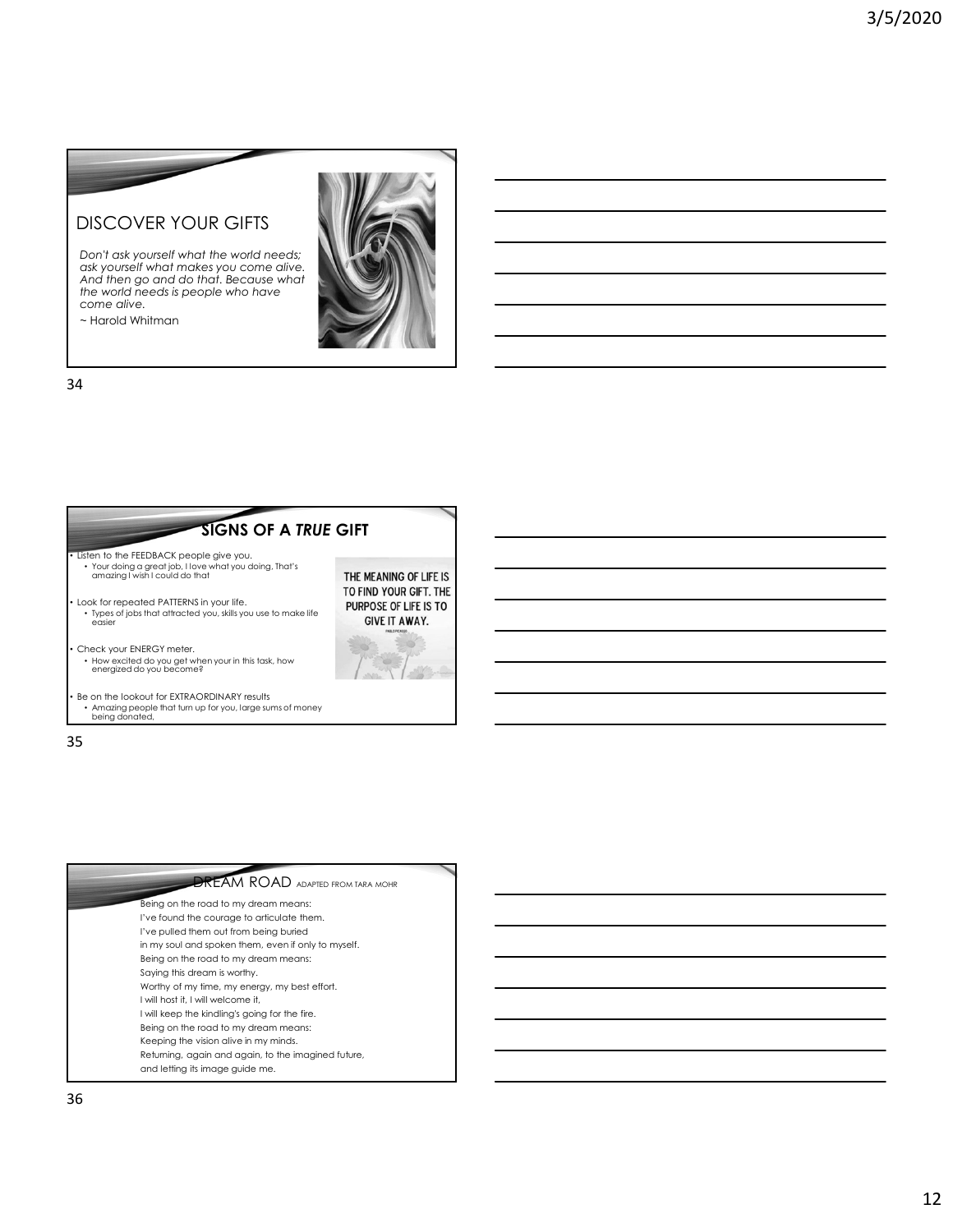| DREAM ROAD                                 |
|--------------------------------------------|
| Being on the road to my dream means:       |
| Saying, I'm in. I'm in for this project.   |
| I will try. I will work toward it.         |
| I will be my own friend in this way.       |
| Freedom comes when I step, with both feet, |
| onto the road toward my dreams             |
| not when I reach the destination.          |
| That's when the joy and the poignancy      |
| and the lightness of heart arrives.        |
| When I step, wholeheartedly                |
| with both feet                             |
| with permission and with surrender         |
| onto the road of my dreams.                |